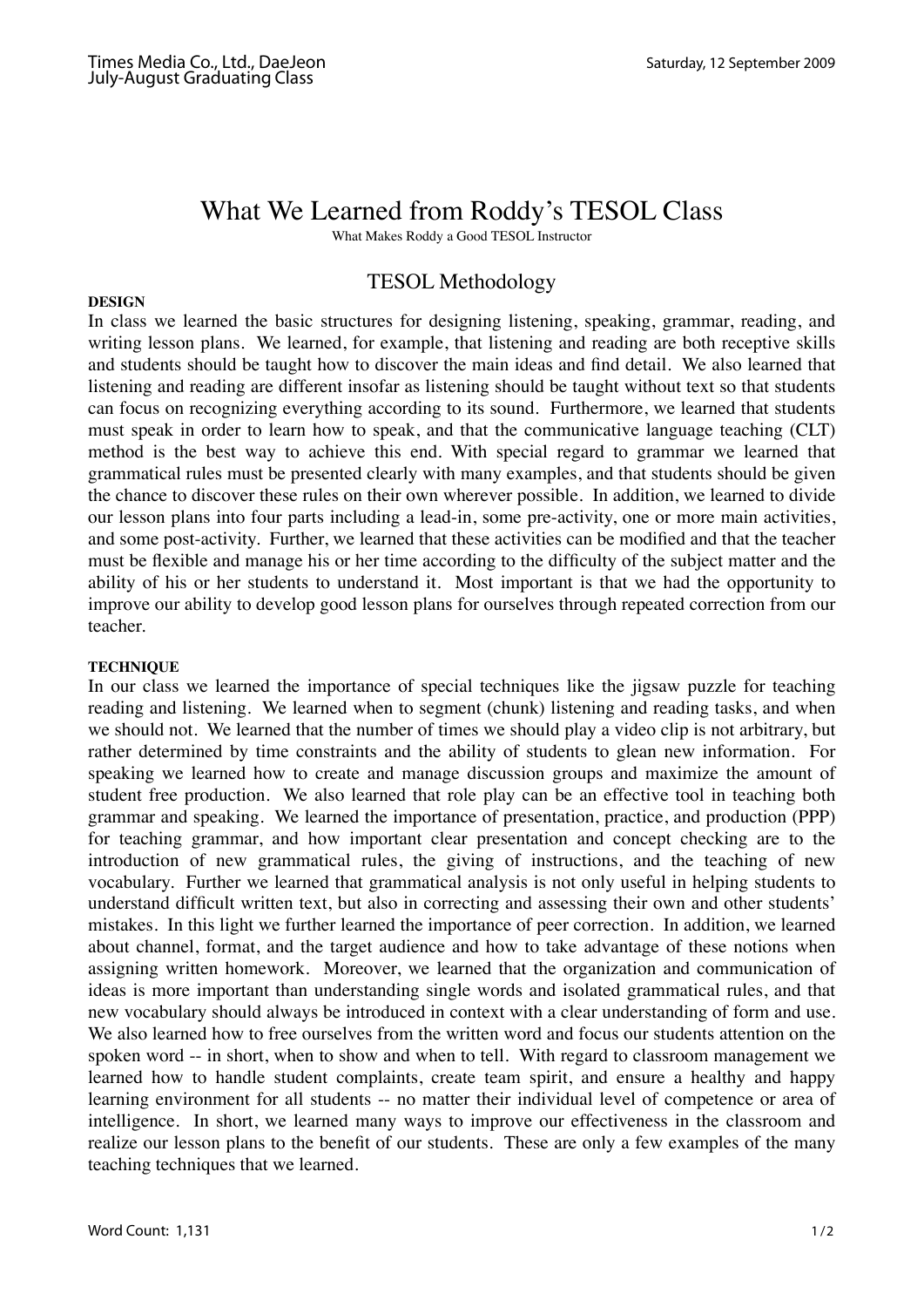# Special Knowledge

In addition to the above design theory and teaching techniques we acquired special knowledge about student retention, the assessment of student competence, and how to obtain feedback, teach students to be good citizens, and cope with difficult students, teachers and school administrations. Many times we learned that the traditional Korean way is not always the best way and that more emphasis should be placed on communication skills over vocabulary, grammar, and reading skills. We learned the importance of communication theory (not in the book) and how it relates to the communicative language teaching method. We even reviewed the basic elements of a sentence - an invaluable tool for teaching reading and correcting written assignments. Further, we learned when it is appropriate to use Korean in the classroom, and when it is not. We even learned the proper use of English-English and Korean-English dictionaries. In addition, we leaned the need to make learning fun and enjoyable, and how important it is that the teacher learn from his/her students. Simple things like when to show and when to tell, when to teach vocabulary and when not were also important parts of our lessons. And, most of all we learned how to be creative in the classroom and not allow ourselves to be stifled by an outdated system of English language education.

# Roddy's Approach to Teaching ESL And Why We Like It

What we learned from Roddy and could probably not learn from other TESOL instructors is how the current system of education works and why it works the way it does. With this knowledge we better understand our role in the system and what we can do to improve it. The world that we live in today is very different from the world of long past, and because of Roddy we are now ready to help Korean students cope in the 21<sup>st</sup> century. From Roddy we did not learn a Western philosophy of teaching, rather we learned a modern philosophy of education that teaches students how to think on their own and not depend on others to think for them. Roddy rarely explained directly what we needed to know and asked many questions in order for us to discover it for ourselves. In addition, he gave us assignments to help us organize our own thoughts in our own way. Even though it took much time, Roddy is very patient, gave us many chances, and waited for us until we got the gist and could stand on our own two feet,. He always told us that we are our own best teacher, and we are very happy with the idea that the role of the teacher in the TESOL classroom is to guide his or her students so that they can develop their own best learning methods for themselves. Many Korean students feel uncomfortable with this kind of approach, and at first we could not understand very well either, but once we got use to Roddy's style it became easy to follow and understand. Roddy taught us to take the initiative, experiment, and discover on our own. He gave us the tools that we need to organize and lead ourselves, so that we can be better teachers and Korean citizens.

We now have confidence that we never had before, and we really appreciate having had the chance to learn from Roddy. So much so, we would like to take another course from him, but this time Advanced TESOL.

\_\_\_\_\_\_\_\_\_\_\_\_\_\_\_\_\_\_\_\_\_\_\_\_\_\_\_\_\_\_\_\_\_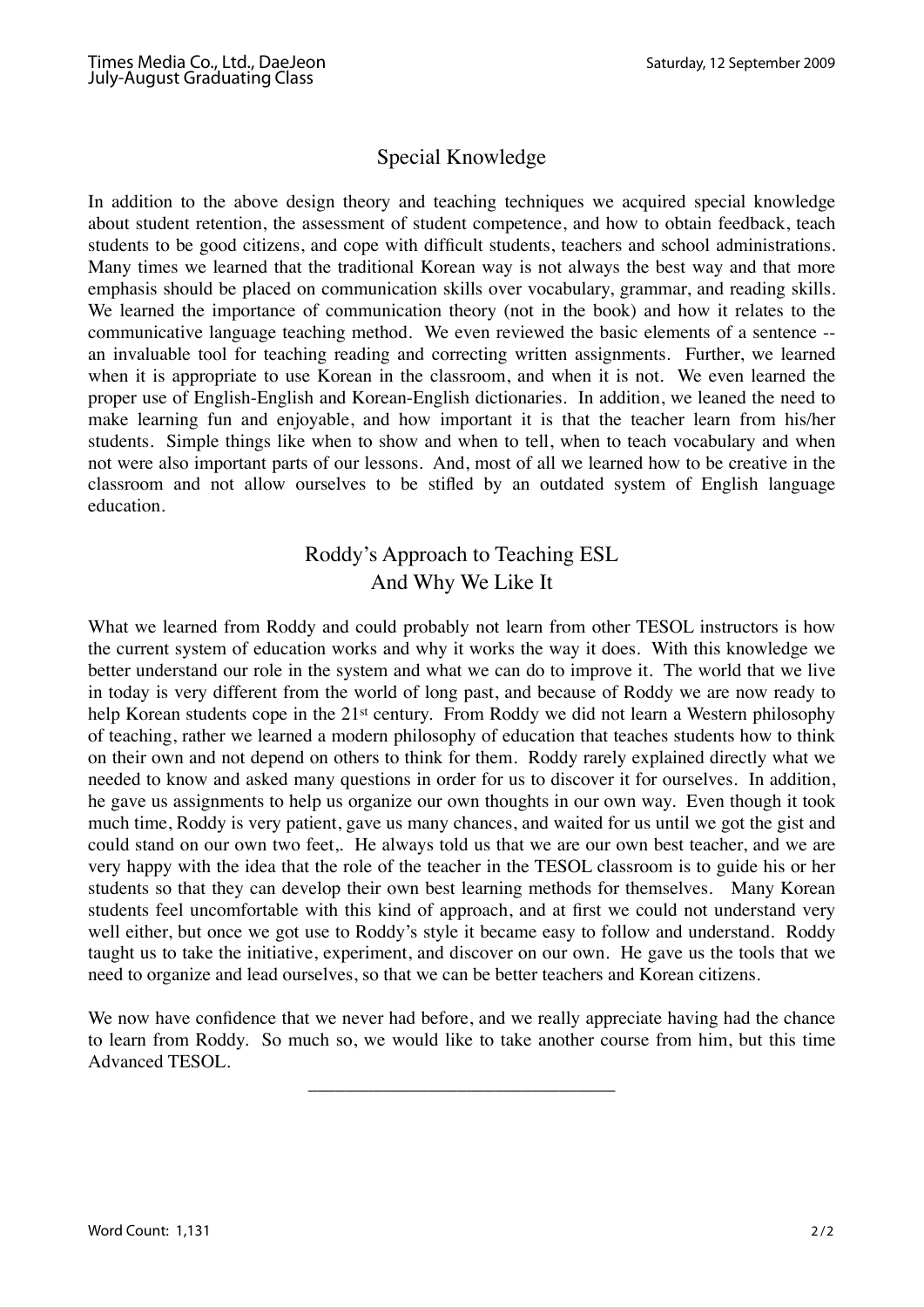# **TESOL** 수업 때 라디 선생님으로부터 배운 것 과 좋았던 점**.**

#### TESOL Methodology

#### **DESIGN**

저희는 라디 선생님으로부터 수업을 어떻게 만들어야 하는지 확실히 배웠습니다. 예를 들어 듣기와 읽기는 인지하는 학습과 주제와 소재를 어떻게 찾는지 가르치는 것을 배웠습니다. 또 한 읽기와 듣기의 다른 점에서 듣기는 문장을 보여주지 않고 소리만으로 모든 것을 이해하수 있도록 연습하는데 초점을 두었습니다. 게다가 듣기 수업 때에는 커뮤니케이션을 위해 배우 는 언어로써 가장 좋은 방법으로 어떻게 말하는 법을 배울 수 있는지 배웠습니다. 특별히 문 법을 위해 문법에 관해, 많은 예를 들어가며 문법을 설명해 주었으며, 저희 스스로 어떤 문장 에서든 올바른 문법을 찾아 가르칠 수 있도록 연습 시켜 주었습니다. 수업계획을 짤 때에는 4 가지 부분 즉 'a lead-in, some pre-activity, one or more main activities, and some post-activity' 으 로 나누어 체계적으로 할 수 있게 배웠습니다. 게다가, 저희는 이런 부분들이 수정될 수 있고, 교사는 수업주제의 난이도와 학생들의 이해력에 따라 수업시간에 탄력적으로 대처해야 한 다고 배웠습니다. 가장 중요한 것은, 저희는 라디의 반복된 수정(피드백)을 통해 저희 스스로 도 훌륭한 수업계획서를 짤 수 있는 능력을 향상시킬 수 있는 기회를 가졌다는 것입니다.

### **TECHNIQUE**

저희는 수업에서 reading과 listening을 가르치기 위해 jigsaw puzzle과 같은 특별한 technique의 중요성을 배웠습니다. 저희는 언제 listening을 끊어서 들려줄 지, 언제 reading을 시킬지 그리 고 언제 이런 일들을 진행시키면 안 되는 지를 배웠습니다. 수업에서 video clip을 교사가 들 려주는 횟수가 임의적이면 안 되고, 오히려 시간적인 제약과 학생들이 video clip으로부터 새 로운 정보를 조금씩 얻는 능력(상황)을 보아가며 결정해야 한다는 것을 배웠습니다. speaking 수업에 있어서, 저희는 어떻게 토론 그룹을 정렬하고 운용하는지 그리고 어떻게 학생들이 스 스로 말할 수 있는 능력을 최대한 끄집어 내는지를 배웠습니다. 저희는 또한 role play가 grammar와 speaking 둘 다를 가르치는데 효과적인 도구가 될 수 있다는 것을 배웠습니다. 저 희는 grammar를 가르치는데 PPP 접근법의 중요성을 배웠고, 명료한 presentation과 concept checking이 새로운 문법규칙의 소개할 때, instructions을 줄 때 그리고 새로운 어휘를 설명하 는데 얼마나 중요한지를 배웠습니다. 게다가, 문법적 분석이 학생들이 어려운 텍스트를 이해 하는 것을 돕는데 유용할 뿐만 아니라, 그들 스스로의 실수와 다른 학생들의 실수를 고치고 접근하는 데에도 도움이 된다고 배웠습니다. 이러한 견지에서 더 나아가 동료(학생)들이 돌 아가며 오류 부분을 수정하게 하는 것의 중요성을 배웠습니다. 게다가 저희는 channel(수단), format(형식) 그리고 target audience(수신자)에 대해 배웠고, 작문 숙제를 낼 때 이런 개념을 어 떻게 이용할 지를 배웠습니다. 더욱이 단어 하나하나와 개별적인 문법 규칙을 이해하기보다 는 생각을 구성하고 (그 생각을)나누는 게 더 중요하다고 배웠고, 새로운 어휘는 언제나 그 형태와 쓰임을 분명하게 이해하며 문맥 안에서 소개되어야 한다고 배웠다. 또한 글로 쓰여진 것으로부터 어떻게 저희를 자유롭게 할 수 있는 지를 배웠고, 어떻게 저희의 학생들을 말하 는데 집중시킬 수 있는지를 배웠습니다 – 다시 말해서, 언제 보여주고 언제 애기해줄지를. 학 급관리에서는 학생 개인적인 능력 정도나 지역감정과 상관 없이 모든 학생들이 배움의 환경 을 행복하고 유익하도록 확실하게 팀 분위기를 창조하고 학생들의 불평을 어떻게 다루는 지